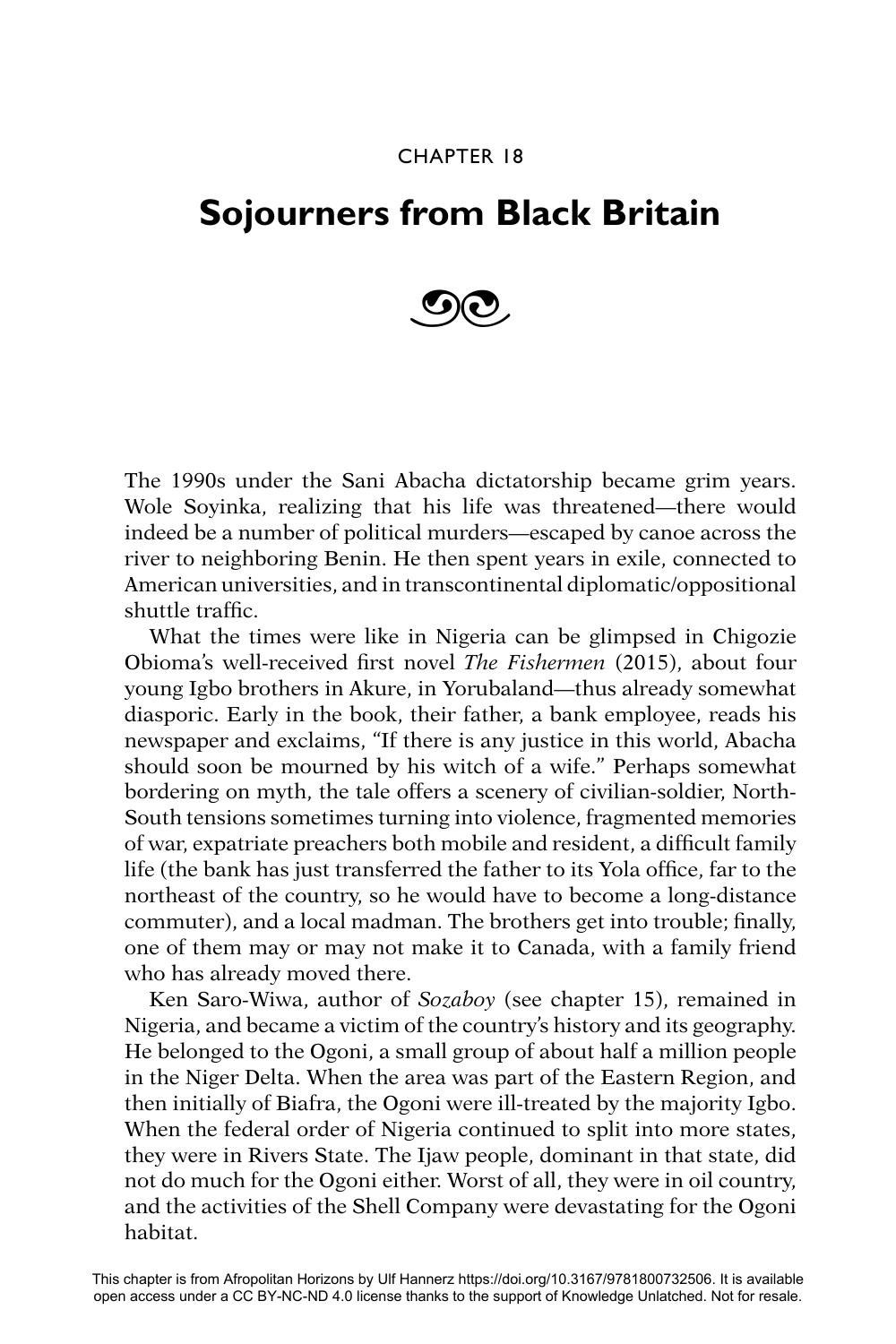But Saro-Wiwa was not a passive victim—rather more a public intellectual-political activist, somewhat in the Wole Soyinka mold. We have seen that his academic career had taken him from Ibadan to Nsukka. Leaving that behind after Biafra's secession, he had become an administrator in a part of the Niger Delta back under Nigerian control. He went on to engage in various enterprises, as well as to write prolifically. Most of his writings were published in Nigeria, including *Sozaboy*. He produced satirical TV shows as well.

There was also, however, a political resistance involvement in the Movement for the Survival of the Ogoni People (MOSOP). This led to a certain internal conflict among the Ogoni, as there were older chiefs who were more accommodationist toward the sitting military regime. A number of these were attacked and killed at a meeting. Saro-Wiwa was not there, but as this was in the time of the Abacha dictatorship, and as Abacha had no doubt found Saro-Wiwa an inconvenient critic, he seized the opportunity to accuse him of planning the murder. And so, in November 1995, Saro-Wiwa was executed by hanging, together with eight other MOSOP leaders.

They were buried in Port Harcourt. Of Abacha's misdeeds, the killing of Saro-Wiwa was probably that which drew most international attention.1 For one thing, Nigeria was suspended from the Commonwealth for a period. (It does not seem, on the other hand, that the controversial work of the Shell Company in the Niger Delta was much affected.)

As it turns out, Saro-Wiwa's territorial linkages were as complex as the man. Like many Nigerians, he had a strong allegiance to his village of origin, out there in the Delta. His office, however, was in his house in Port Harcourt. And he sent his wife off to London, with his and her children, so that they could go to British schools. Yet these children had to come back to Nigeria during their long holidays so that they could imbibe the atmosphere of the village, even if Saro-Wiwa did not give them so much attention himself. The London-based wife eventually became less enthusiastic about that arrangement, and stopped coming along, partly because it turned out that Saro-Wiwa was now polygamous and also had children with another wife. On one occasion, however, he had taken three of his expatriated children on a long car journey, with a chauffeur, to see more of the mother country: Abuja, Jos, Kano.

By the time of the MOSOP events and their father's execution, the London Saro-Wiwas were utterly turned off as far as the fatherland was concerned. In 2005, however, some of them returned to have his remains reburied in the original home village; it had taken forensic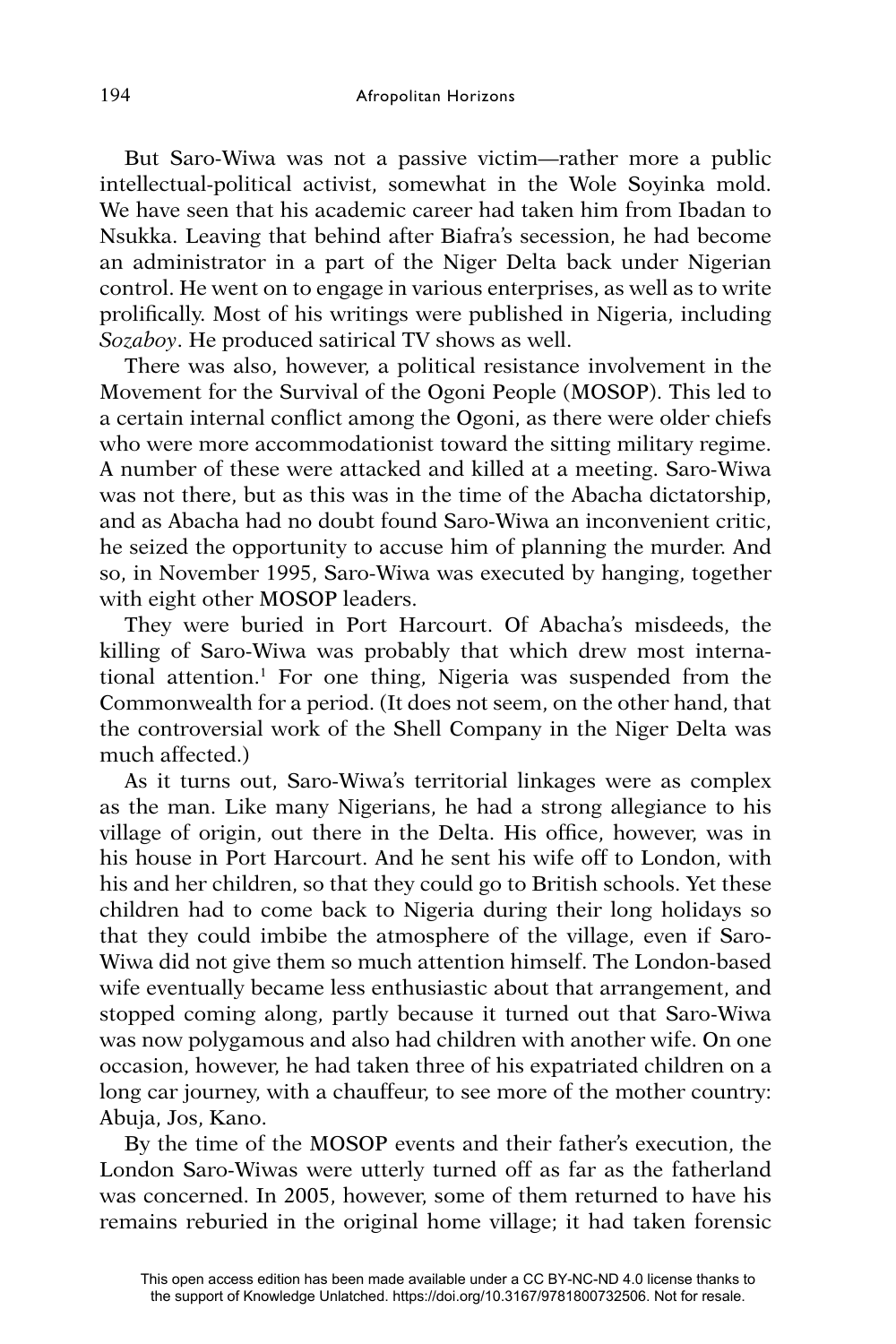tests to identify these after the first grave had been located. Several years later, one of them, his daughter Noo Saro-Wiwa, came back for a longer visit. After studying at British and American universities, she had become a journalist, and had been writing tourist guide materials on Africa and other parts of the world—so, finally, back to Nigeria. The result was the travelogue *Looking for Transwonderland* (2012). We might also think of it as creative nonfiction.<sup>2</sup>

Noo Saro-Wiwa's journey through Nigeria this time, stretching over four months, would to an extent retrace the route which, as a twelve-year-old, she had traveled with her father—going north, even to Maiduguri at the other end of the country.

Her portrait of Lagos, not a city of which she had much previous experience, is mostly similar to those offered over time by other observers: Cyprian Ekwensi, Chibundu Onuzo, Nnedi Okorafor, even that Swedish traveler Artur Lundkvist almost two-thirds of a century earlier. Chaotic traffic, dangerous "area boys," new skyscrapers crumbling, here and there a remaining low Afro-Brazilian building, a National Museum falling dark with a power failure, affluent Victoria Island with sophisticated shopping and cosmopolitan eateries. She could stay with Aunty Janice, an old friend of her mother's. Aunty Janice's husband had been in an early cohort of Nigerian diplomats, and the couple had been posted here and there in Europe. Drawing on that experience, Aunty Janice had established a fashion business in Lagos, and even now, decades later, she felt this was the place to be, eventful all the time: "It's crazy, but I like it."

Already in the metropolis, it struck Noo that Nigerians were the most fervently religious people she had ever come across. Evidently, Pentecostal brands of Christianity had struck the country particularly from the 1980s on, allowing a sort of escape from the hardships of everyday life. There were clearly American ingredients in this, even as it all blended into Nigerian thought and expression. In her time in Lagos, she heard "hairdressers singing their hallelujahs at salons; evangelical radio stations resounding in Internet cafés; bus passengers collectively breaking out into ovine choruses." Aunty Janice, who had crossed over into this from Catholicism, noted that this had turned Nigerians into the happiest people in the world, according to the ranking in a World Values Survey she had read.

In Lagos and elsewhere, Noo would do her local travel by *okada* motorcycle taxis or *danfo* minibuses. Renting a car did not appeal to her—she "lacked the curious mixture of patience and bloodymindedness required to negotiate Nigerian traffic successfully." Her long-distance travel was by road or air. Seeing a locomotive rattling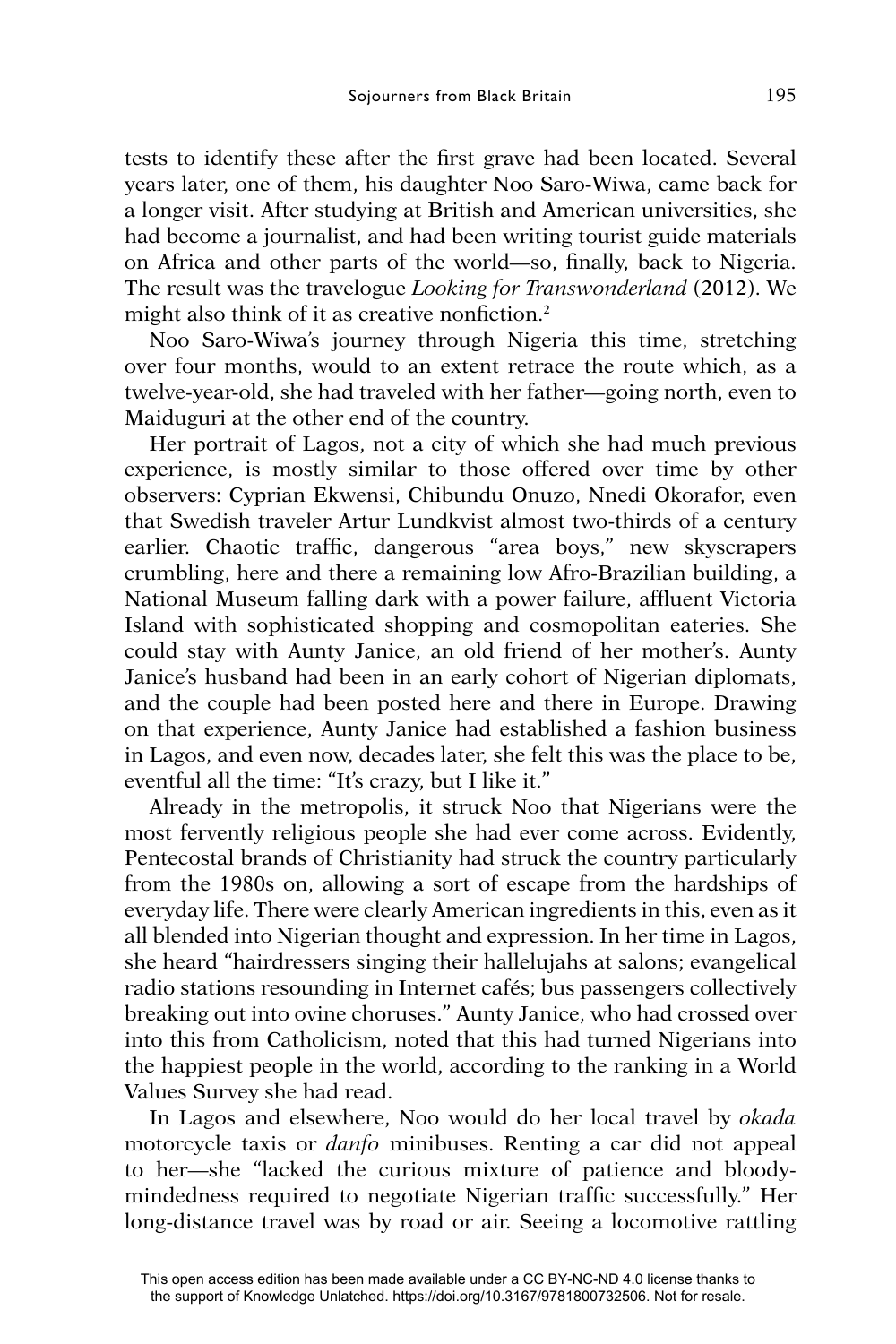along a rail somewhere, she was reminded of a train journey she had once made as a child, with two siblings, as part of her father's "educational sadism." A journey from Port Harcourt to Zaria (which would have passed through Kafanchan) in 1989 had taken half a week, and had really been "a no-no for respectable people of sane mind . . . a sweaty, shit-stained odyssey."

From Lagos she moved on to Ibadan and its surroundings, which turned out in large part to offer disappointments. The university, her father's alma mater, seemed no longer to offer any very satisfying academic experience. The old facilities were there, but severely overcrowded. As working conditions were poor, the university was the victim of an academic brain drain. Reputable scholars were off to the United States, South Africa, and elsewhere. Students found that assigned textbooks were unavailable or too expensive. Fraternities, which had once started out as debating clubs with high-minded social goals, had morphed, apparently from the 1980s Babangida years on, into sinister armed cults with odd rituals and outside connections, through which people in political power could threaten any oppositional elements. (We may remember from chapter 6 that in a story in *The Thing around Your Neck*, Chimamanda Ngozie Adichie describes a similar development on the University of Nigeria campus at Nsukka, although that was perhaps a bit more innocent.) Attractive women students might fly off to Abuja to become weekend consorts of politicians, and return to Ibadan with cash and new material assets. Yet there were still also ambitious students, planning to continue for higher degrees, whether in Nigeria or abroad, or dreaming of becoming writers.

On a Saturday morning, there was what might appear to be an improbable campus event: a dog show. The canine contestants were in large part Rottweilers, pit bull terriers, Alsatians.

The Transwonderland Amusement Park at Ibadan, from which Noo Saro-Wiwa derived the title for her book, she had found described in one of her rather out-of-date guidebooks as the closest thing Nigeria had to a Disney World. That turned out to be not very close. As a child, she had been an amusement park enthusiast. Now she found this one decrepit, with rides mostly standing still. As one attendant persuaded her to try the Ferris wheel, she found she was alone up there, watched by a small crowd from below. She bought tickets for some boys to join her on the Dragon roller coaster ride, and they screamed together as the rusting carriages plunged precariously down the old tracks.

From Ibadan she also made an excursion to Osogbo to see the sacred shrine that, particularly through the efforts of Susanne Wenger (see chapter 6), had become recognized as a UNESCO World Heritage Site.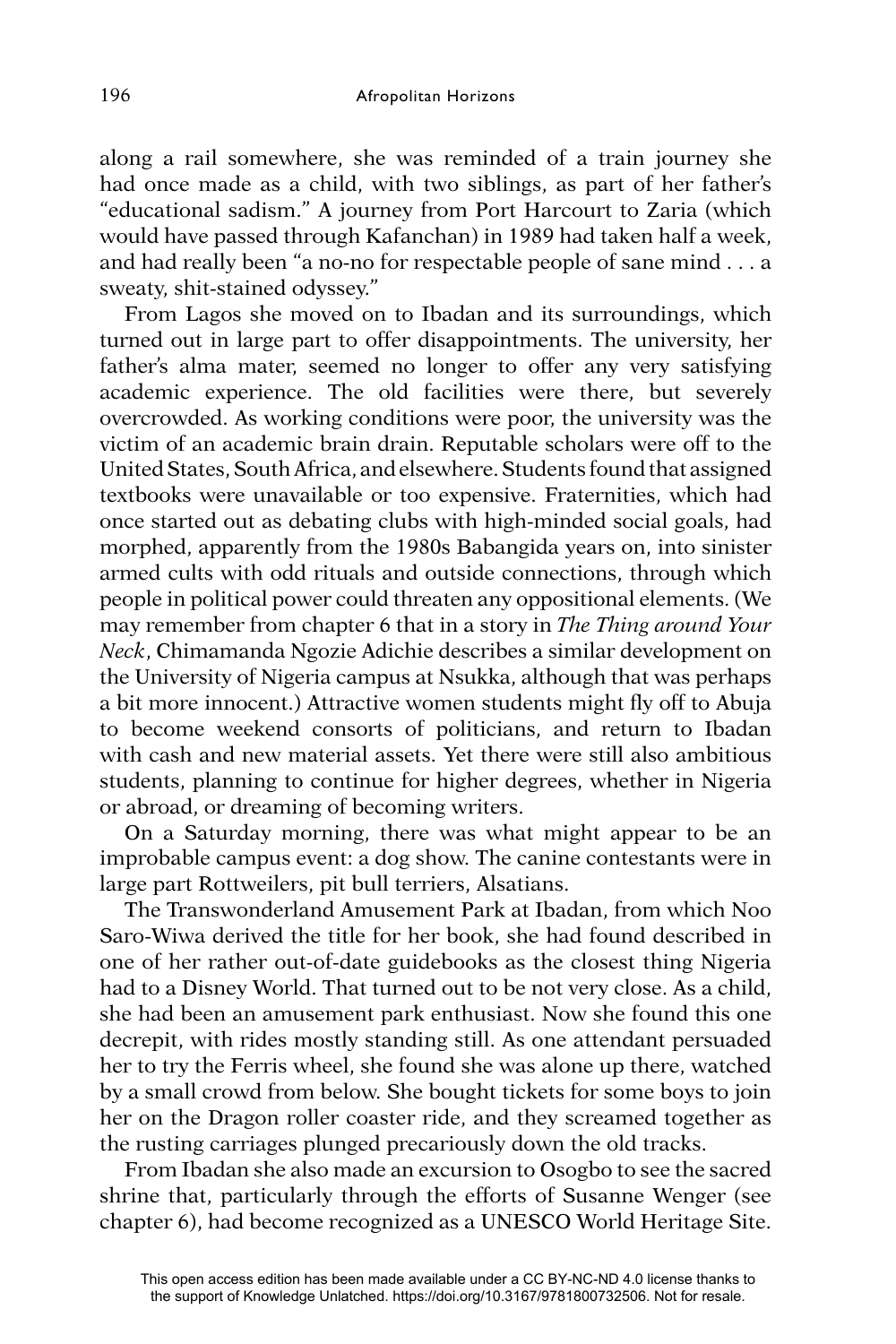Again, Noo found the site in decay, although a number of sculptures still showed Wenger's distinctive style; unkempt and fading, they could fit into the color of the surrounding forest. In old age, Wenger had been disgusted by what was happening to her creation. The authorities had sold off parts of the sacred grove to property developers. At festivals, soft drink sellers proclaimed that gods would bless customers who used their beverage brands to pour libation.

Next on the itinerary was Abuja. The visitor noted that local cars had number plates with the motto "Centre of Unity"—yes, she reflected, the new capital seemed to have united Nigerians in the view that it was the dullest place on earth. Traffic-free highways passed shopping malls and glass-covered buildings gleaming with passé futurism. Yet Fulani herdsmen could still move their cattle along the side of the roads.

In Abuja, Noo Saro-Wiwa stayed with her brother. Although he had never used anything but public transportation in London as they grew up, and had been an expert on getting from anywhere to anywhere by bus or Underground, he now sat in the back seat behind his chauffeur—he had become an *oga*, a bigman. It turns out that in a spirit of reconciliation with the civilian government, Ken Saro-Wiwa's son had been offered a job as a senior civil servant, and had accepted it. With him and his circle, then, Noo could discuss corruption and nepotism.

On to Kano, where one senses that there is a cultural distance between Noo and the surrounding Hausa society of the Deep North. There were fewer English-speakers than in the South, and Noo did not dress like local women. She encountered one Black American woman who had already converted to Islam back at home in Miami, and then migrated to Nigeria to marry. This informant argued that Hausa women could actually be more powerful than they might appear. From behind the scenes they could run significant businesses. On the whole, it seems that in Kano, Noo was often in the company of expatriates and descendants of expatriates. She went to see the durbar parade at the end of Ramadan, a quasi-traditional festivity, although actually a colonial-era invention, again with numerous dressed-up expatriates in the audience. And then it seems she was most at ease back in the hotel room, watching her favorite Nollywood series on television.

It appears that Maiduguri was the low point of her journey: a dusty hotel room, unreliable electricity supply, a particularly dispiriting market place, unworkable ATM machines when she needed some more cash. Not much, it seems, that would draw her particular curiosity but obviously Boko Haram was not around yet. After that, a visit to the mountain kingdom of the Sukur people was a more comforting experience: the Sukur were Hausa-speaking Christians, probably one-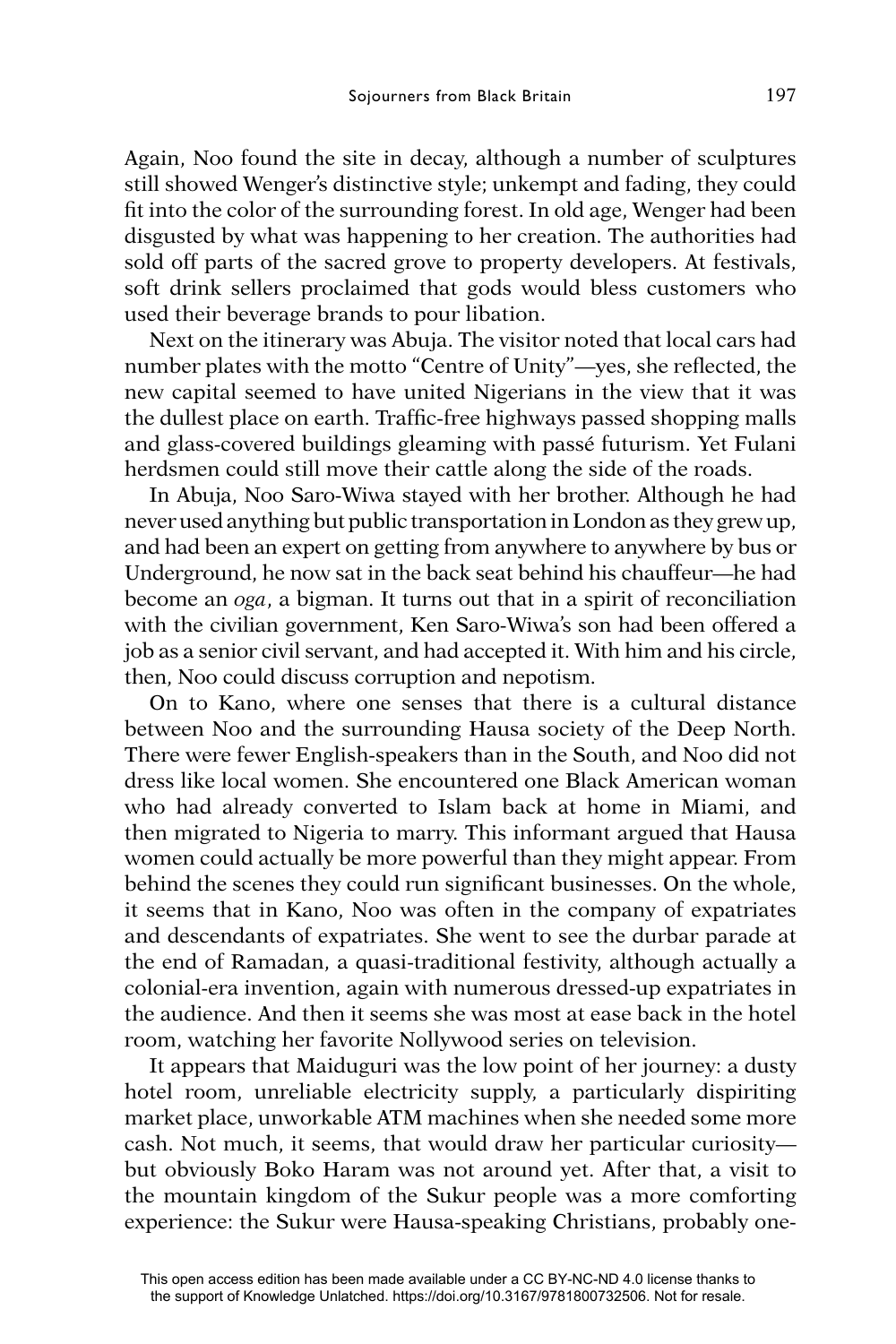time migrants from Cameroon, and the king was a pleasant, relaxed eighty-seven-year-old, nowadays without much power.

Jos had been Noo's favorite Nigerian city on that childhood journey with her father: an old tin-mining town on a high plateau with a cool climate by Nigerian standards. But it had obviously grown a lot since then. Noo hurried to the local museum, which was unusual in showing the typical housing of Nigerian regions in an open-air setting: Igbo, Yoruba, Hausa, Tiv, and Nupe, and a replica of Zaria's Friday Mosque. The whole thing, however, was in need of repair. The silver-haired caretaker said there was a lack of funding. Noo remembered, too, the old museum restaurant, where she had once had the best fried plantain she had ever eaten. Now it was replaced by a Chinese eatery, where she could get sweet-and-sour chicken.

We may remember from chapter 17 that Morayo Da Silva, the aging San Francisco expatriate whom we encountered in Sarah Ladipo Manyika's *Like a Mule Bringing Ice Cream to the Sun*, had spent some of her childhood in Jos. And we have seen in earlier chapters, too as, for example, in examining Cyprian Ekwensi's Biafra War novel *Divided We Stand*—Jos has drawn its population from near and far in Nigeria.3 Among the people coming in from nearby on the plateau, a fair number were Birom people, still keeping some distance from the world religions when Tai Solarin visited them fifty years earlier. Now Noo Saro-Wiwa found them in the Christian corner—and thus in an adversary relationship to those Muslim Hausa and Fulani whose numbers in Jos were increasing, leading to violent conflict.

A stop in Bauchi (a city we may remember from Ibrahim Tahir's *The Last Imam*, in chapter 13), not so far from Jos, offered a certain amount of pleasure. There was the tomb of Abubakar Tafawa Balewa, Nigeria's first prime minister, murdered in the first military coup in 1966. Tafawa Balewa was a notably uncorrupt politician, and his grave was simple. But in the company of a student group, Noo could watch a videocassette tape of Tafawa Balewa's first speech to the newly independent country. On exhibit was also the small Sony TV set he had received as a personal gift from Queen Elizabeth.

It irritated Noo Saro-Wiwa that so many streets and squares in Nigerian cities were named after rather ill-reputed past politicians, including military dictators—Babangida Square, Sani Abacha Road. But when she pointed this out, it seemed that this was not so much a matter of continued reverence. Rather, these sites had been named when the potentates in question were still alive and strong, and after their death they remained there, often run down, as another indication of Nigerian unconcern with the obsolete.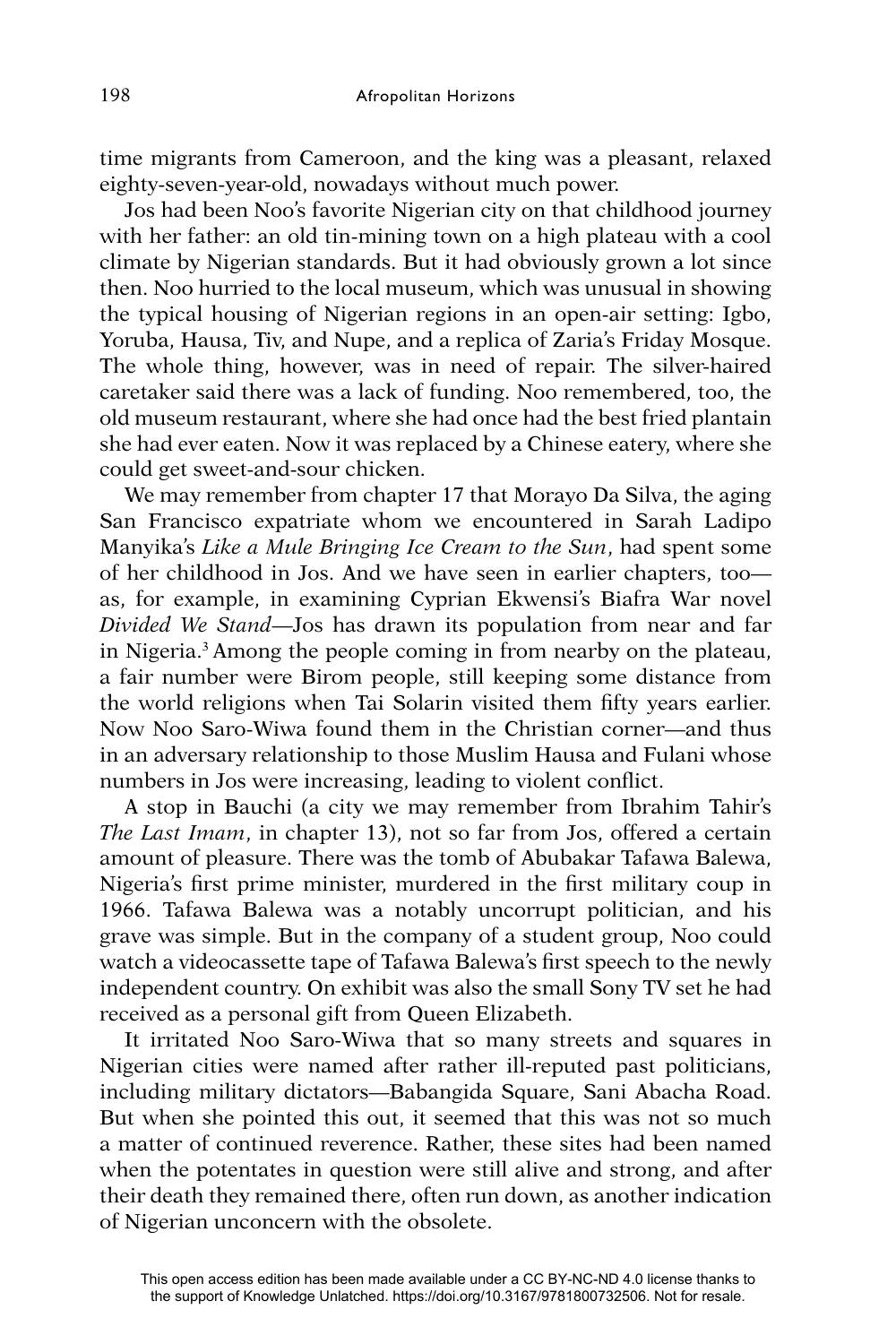In the early 1960s, John Pepper Clark's new American acquaintances may have assumed that back at home, he may have mingled with wild animals as part of his Nigerian everyday life, and were surprised that he wanted to go to the zoo—see chapter 16. Noo Saro-Wiwa, for her part, wanted to make some wildlife excursions part of her Nigerian experience, but it was not so easy. In the North, she had taken a side trip to the Yankari Game Reserve, but apart from some trivial monkeys, most of the animals just failed to show up. Fortunately, there was a rainforest wildlife reserve in the Southeast where she could meet with both gorillas and chimpanzees. But on the whole, it was clear that Nigeria had not done much to safeguard the habitats of what had once been a more striking fauna. Up in the northeast, not so far from Maiduguri, she was told, there had once been giraffes.

Now, however, Noo Saro-Wiwa could head south. Calabar, in the southeast on the coast, was perhaps her favorite Nigerian city—she might have preferred it, rather than Abuja, as the national capital. For a period, at least, it stood out as a model of good governance. The streets were clean. The museum, in an old colonial-era building, told the story of how the slave trade had transformed the local Efik people "from fishermen and farmers into Anglophile traders." It was a museum that compared very favorably with the slave trade museum she had already visited in Badagry, west of Lagos. Rather accidentally, too, she was invited to the wedding of a friend of a new local friend whom she had met while standing in admiration of her house. It was a lively affair, with a band playing highlife music, an emcee announcing the arrivals of chiefs and other notables, and the groom and his entourage shuffling in accompanied by drumbeats. And then the food was served, jollof rice and goat meat.

Yet not even Calabar could be all wonderful or all that it claimed to be. It was a bit odd, for one thing, that it served as a comfortable asylum for the Liberian warlord and ex-president Charles Taylor and his family (until he was extradited and sentenced for a variety of war crimes through internationally organized court proceedings). And a shopping mall on the outskirts of the town, once even shown on CNN, turned out to be more or less a mirage.

From here on, Noo Saro-Wiwa did not exactly move on a straight path. Benin, on the other side of the River Niger and a little further on yet, was a must for somebody interested in Nigerian tourism potential, even as it was evidently a place where she had no really close contacts. She offers her readers a short sketch of the historical glory of the Benin Kingdom (not to be confused, of course, with the current Republic of Benin, the country to which Wole Soyinka had to escape by canoe),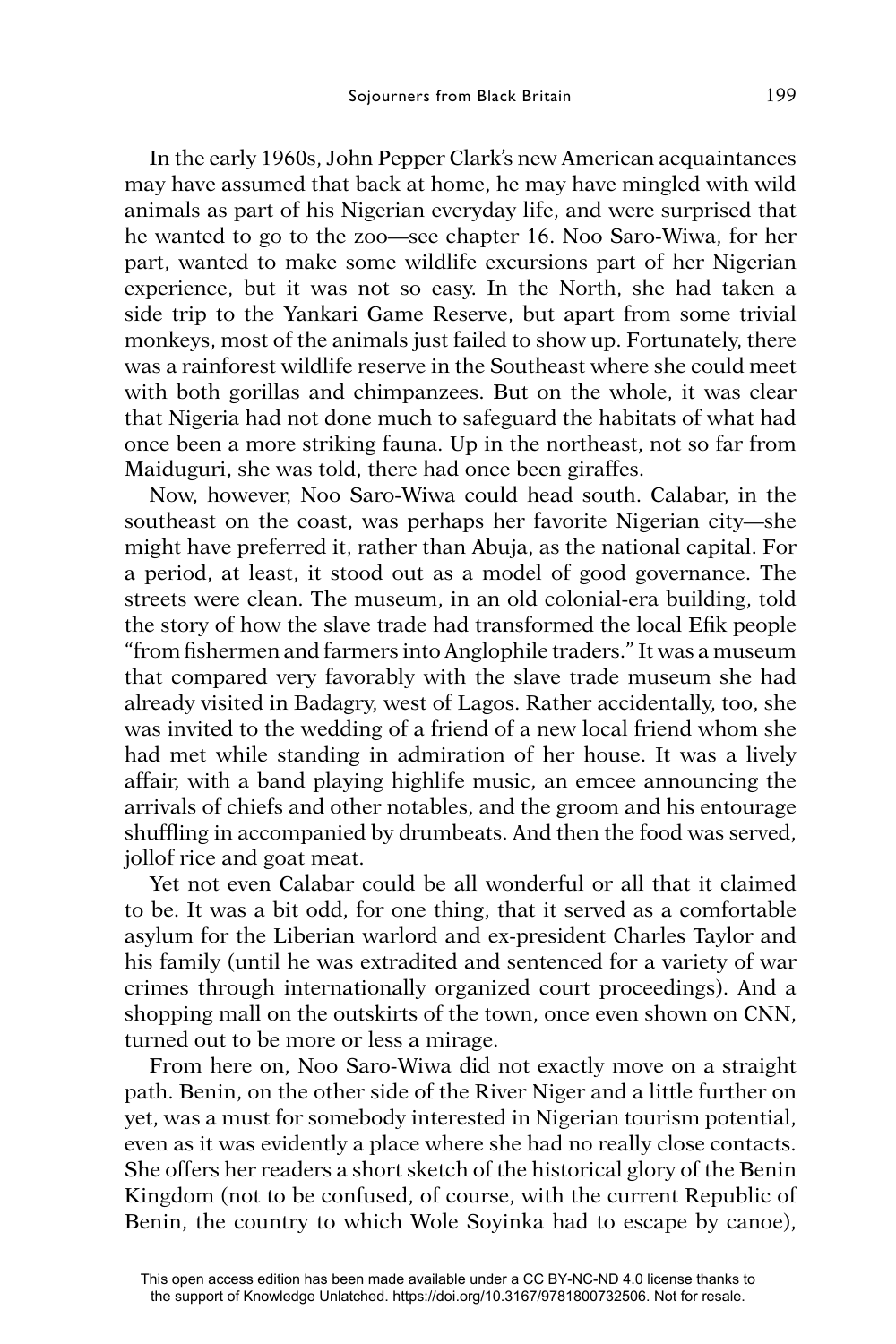and hints at current conflicts at the court of the traditional ruler, the oba—conflicts between old-style aristocracy and recent plutocracy.

Later, eastward again along the coast, to Port Harcourt. Here her stay was not so relaxed. This was her old home town, and she could stay in the house where she grew up, as it was still in the family. But she was alone there now, and she could not venture out in the streets by herself, as everybody warned her that the environment was too dangerous. Port Harcourt had become the turf of competing organized crime gangs, with political connections, doing business in kidnappings, blackmail, and stolen oil from the Delta.

Only a little distance away, however, there was Bane, the ancestral village of the Saro-Wiwas, where as a boy her father had started his business career (earning money to continue his schooling) by selling palm wine in the village streets. And it was also where he was now buried. Younger people were leaving the village, migrating to jobs in cities. Yet here was indeed the one place on earth that felt like hers: her genes alone, she felt, granted her an undisputed claim to the land.

Finally, Lagos again, before she would return to London. She enjoyed the comforts of Ikoyi and Victoria Island. She had some slight quarreling, too, with Aunty Janice about what role religion could play in future Nigerian development. The mostly secular Noo argued for strong and honest leaders, and a people coming together to support them, not just through prayer. In her future scenario, the country could also arrive in a postpetroleum era, "growing crops, maintaining extended family networks, worshipping deities." A small part of her, she confessed, momentarily entertained the idea of moving back to try and help develop Nigerian tourism—but then the next, more durable, thought was that it would most likely turn out to be a quagmire, and she was grateful to her father for insisting on raising children who would be able to choose where to live.

In one way, nonetheless, she was inclined to agree with Aunty Janice. About Lagos, she writes, "I realized that Lagos is in fact one of Nigeria's greatest success stories. It's an achievement when 15 million people across 250 ethnic groups can live together relatively harmoniously in an unstructured, dirty metropolis seemingly governed by no one." A nice place to visit, it seems after all, even if she did not want to live there.

Other observers have had similarly strong, but mixed, feelings: love-hate relationships with the country, variously distributed over experiences and places. Noo Saro-Wiwa's reporting journey across Nigeria actually had a predecessor some twenty-five years earlier, with a writer whose background was in some ways similar to hers and in other ways different. I met Adewale Maja-Pearce in 1992, at a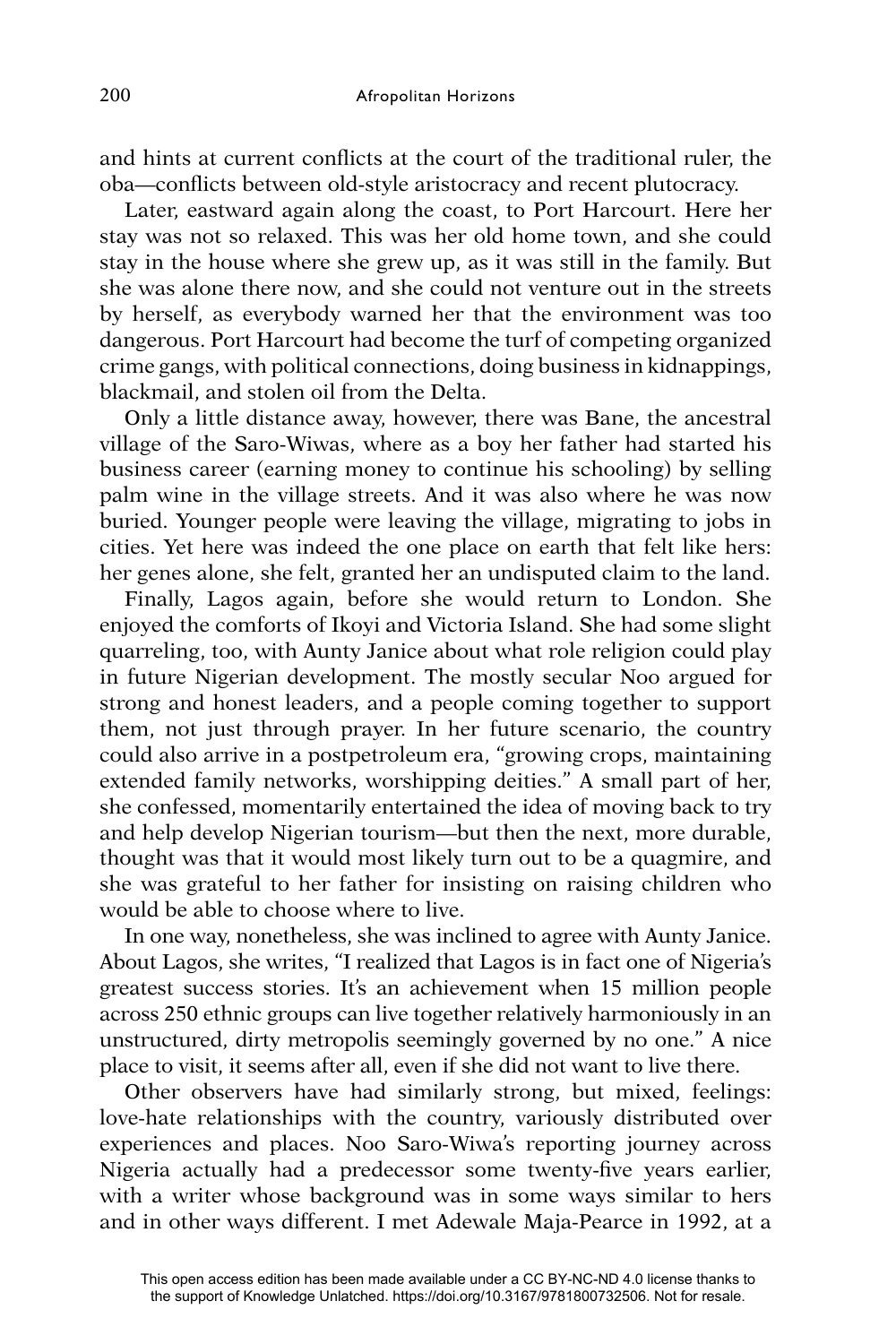UNESCO-related conference held in a small Swedish town of medieval origins, seen as suitable for such events. He was not too happy about the conference organization, and made that clear, but he and I got along well, and I was pleased when soon afterward he sent me two books of his, both then fairly recently published: *In My Father's Country: A Nigerian Journey* (1987) and *How Many Miles to Babylon?* (1990).

Maja-Pearce's family name did not come with the fame of Noo Saro-Wiwa's, but it was certainly rooted in old Lagosian respectability. His paternal grandfather was born in 1878 and, mission-educated, had become a minister in the Methodist Church—also a justice of the peace, a fellow of the Royal Geographical Society, and an official Member of the British Empire. But it was his wife, the grandmother, who had been a highly successful trader and who could therefore fund the children's training overseas. Not all of them did so well. One son failed in his studies and eventually became a taxi driver in New York. But the son who became Maja-Pearce's father studied medicine in Britain, and, while a student, he met and married Maja-Pearce's Scottish mother. On qualifying as a surgeon, he took her back to Lagos with their London-born young son Adewale.

That turned out not to be a happy marriage. They lived in Ikoyi, the upscale suburban island, still mostly racially segregated.4 From his window, the boy Adewale could observe their expatriate neighbors' sedate garden parties, to which his parents were not invited. The parties that his father threw, on the other hand, were noisy, rambunctious affairs with a hired band: "men and women, dressed to kill, drank, shouted and danced all night." Those expatriate neighbors were invited but never showed up.

Having a British wife may have been a sort of trophy for a successful been-to (a term Maja-Pearce does not use in his book), but at the same time it was a union wasted in local Nigerian circles. So Adewale's father spent an increasing amount of time with a new girlfriend and had a child with her. There were quarrels at home, and eventually separation. Mother and son returned to London. Father and grandfather—the surgeon and the Methodist minister—also came into serious conflict, as the latter disapproved of his son's lifestyle, sided rather more with his British daughter-in-law, and was later unhappy about the rumor that in the son's new household, after a remarriage, there were apparently *juju* practices.

By then, however, Adewale had had his early education in primary schools with European teachers and mostly expatriate children, becoming, he later wrote, "a proper little colonial with a faultless English accent." He never learned Yoruba, his father's first language.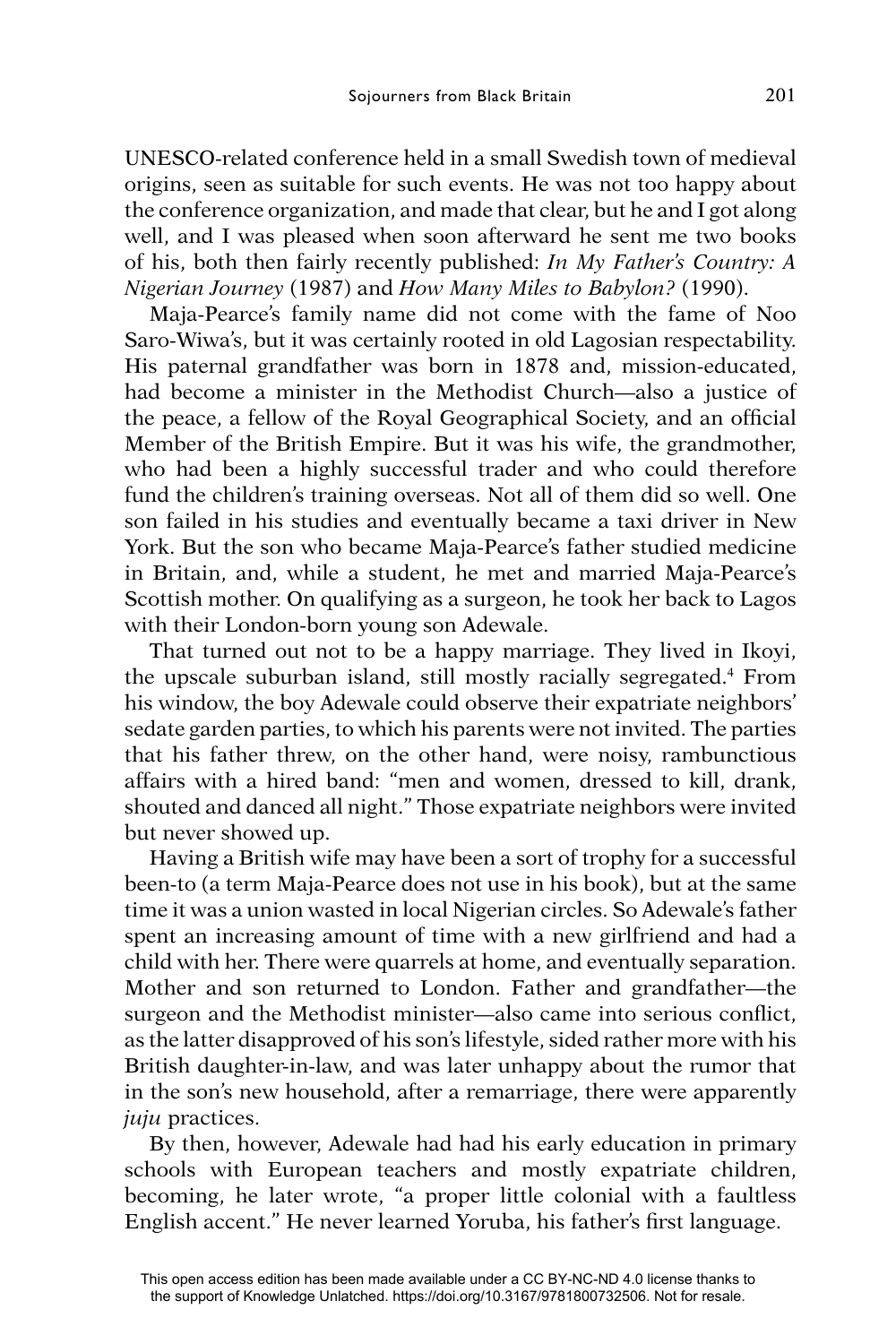Back in England, in time, he went for higher education and took a master's degree at the School of Oriental and African Studies, University of London.

He had had one earlier short visit to Nigeria after his father's death, and then came up with the idea of a second trip to write a book. It became a lively journey, in terms of sights and sounds, experiences, and interactions. As far as military regimes were concerned, Maja-Pearce happened to be in the country when General Buhari was overthrown by General Babangida, so it was not yet Abacha time. If Americans had found John Pepper Clark a tough visiting interlocutor in the 1960s, Nigerians may have found a counterpart in Adewale Maja-Pearce in the 1980s.

His agreement with his publisher allowed for a two-month journey through Nigeria—half as much as Noo Saro-Wiwa's, so this had to be rather hurried. And this would be by car only, share taxis in the regular Nigerian way. No flights, and "one might as well forget the trains" someone he talked to had made the journey by rail from one end of the country to the other, and "he made it sound as close to purgatory as one is likely to experience in this lifetime." (This was about the same time as Noo Saro-Wiwa had her childhood railway journey.)

So Maja-Pearce hit the road. This would involve changing cars here and there, as there would not always be direct cars heading for the cities he wanted to go to, and that could involve some waiting time. Moreover, the rides would not always be so comfortable—for one thing, they could feel downright dangerous. The Peugeot 504s, which were the most commonly used cars, were referred to as "flying coffins." On one of his first longer road journeys, from Ilorin in northern Yorubaland to Kaduna, seven hours mostly in the dark, the driver slammed his foot on the accelerator as he left the city limits behind, and "the speedometer did a complete circle"; he also kept chewing kola nut to stay awake. He would overtake trucks uphill on a bend, and it would seem like there were millimeters between the truck and a meeting vehicle.

Yet Maja-Pearce survived all that, and saw much of Nigeria, although much of it only hurriedly. Kaduna, Zaria, Kano, Lokoja, Abuja, Jos, Yola, Maiduguri . . . . The person he had planned to see in Maiduguri was away, so he hurried back to the motor park for the next stop on his itinerary. He had really gone there only to be able to say that he had been there. (Maiduguri would be the Timbuktu of Nigeria travelers the ultimate faraway city—if not the end of the world, then at least as far from Lagos as you could get.)

Lokoja in the 1980s turned out to be a glorified village at a filthy, sluggish river; nowhere was that hotel balcony where he had imagined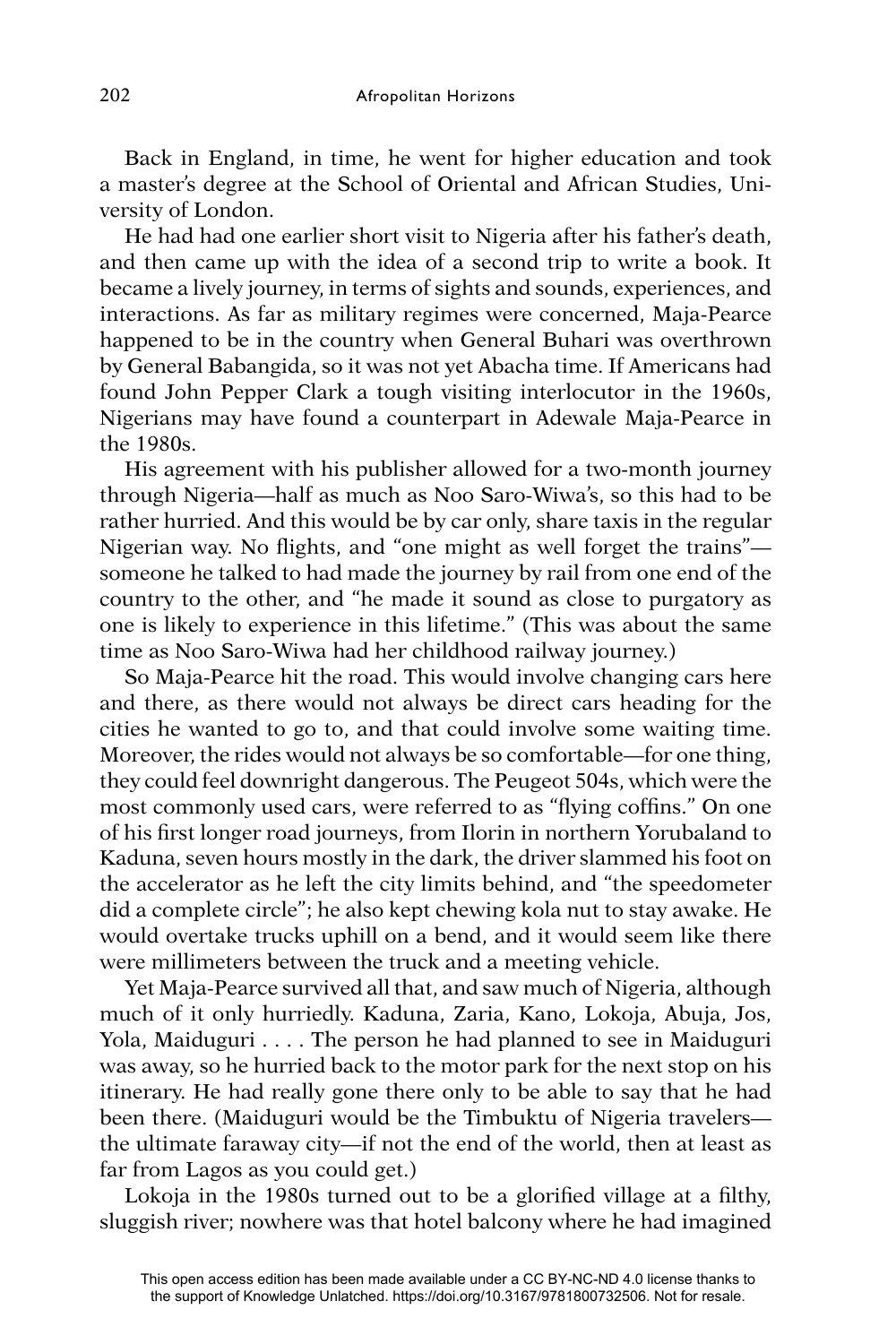enjoying a leisurely meal. So again, back to the motor park he went, to find a seat in a car for Benin. And yes, it turned out he would have to change in a town in between.

Interestingly, while on his journey through the North, the son of a Yoruba doctor developed a sort of preference for this part of Nigeria rather unlike Noo Saro-Wiwa. In a way, he argued, it was not only more peaceful, but also more civilized. Islam brought a greater sense of continuity with the past. Northerners came across as more self-reliant than their Southern counterparts. Missionary activity might have given the latter a head start in twentieth-century life, but it had also left them with "a species of schizophrenia which goes a long way to account for the levels of brutality that is a dominant feature of life in the south."

Nonetheless, it was mostly in the South that Maja-Pearce could pursue one of his main interests: in Nigerian writing. Here, certainly, he could again be very opinionated. Mostly he would not refer to any of the better-known Nigerian fiction writers by name, but discussed styles, genres, and recurrent weaknesses.

Again, there is a fair amount of crime writing, but not so much of higher quality (see, too, chapter 9). Maja-Pearce chose one example, from Fourth Dimension Publishers, Enugu. He enjoyed it, getting through it in a single sitting. But he found it garishly violent, very likely inspired by the hardboiled writing style of Americans such as James Hadley Chase, whose books were widely available in small local bookshops, as well as on the shelves of bigger-city chain supermarkets.

The Onitsha chapbooks got some passing, slightly ironic mention, as the traveling commentator made his quick visit to the market. There was a taxi waiting to go to Lagos.

In Ibadan, he had some unpleasant experience of poor service at the university library, when he tried in vain to look up some references to one well-known early Nigerian writer. He also ran into an old acquaintance, someone who had been a prefect and thus a respected senior pupil in the Lagos school where Maja-Pearce had gone as a child, and who was now a doctor and an aspiring novelist. But Maja-Pearce was again unimpressed with the results. The problem, in his view, was that someone like this had too little and too narrow knowledge of that language in which he felt he must write; he could not handle it with the familiarity and ease of a native speaker of English. Yet with London as the center of the literary world, that was the language he had to work in. And he would prefer a bad review in the *Times Literary Supplement*  to a favorable review in the Lagos *Daily Times.*

At the University of Calabar, on the other hand, there was Uche, a poet and playwright preferring to write in Igbo to reach a local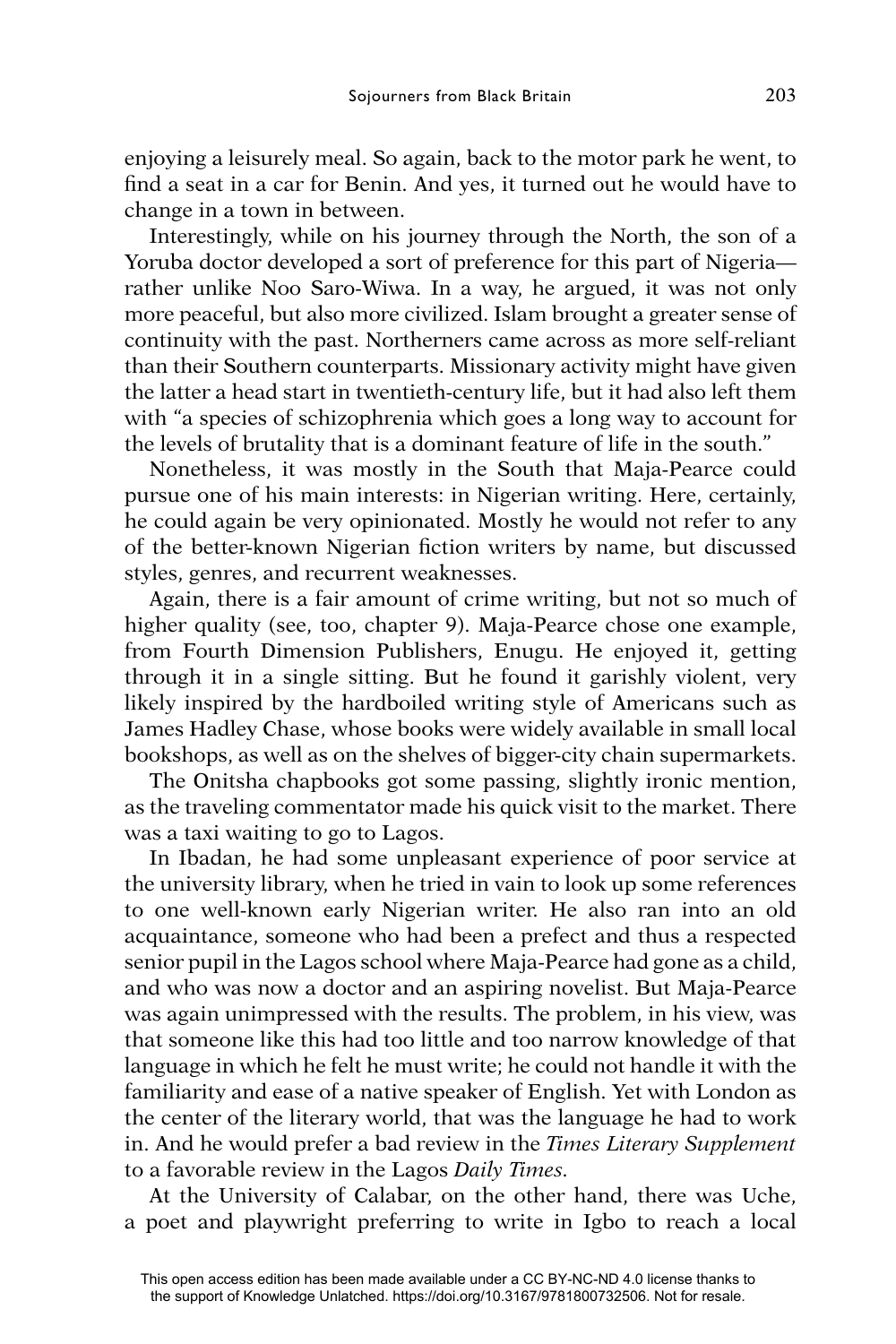audience. Maja-Pearce liked to hear this—but was told there were problems. Uche would have liked to return to his village, but he could not support his family there. Furthermore, he had spent four years in London writing a dissertation. If after such a venture he came back to the village, his neighbors there could only conclude that he was a failure.

What, then, could one do with Nigeria's languages, hundreds of them? Maja-Pearce arrived at the opinion that they must have different futures. Hausa, Igbo, and Yoruba had large numbers of speakers, and there could be a strong literature in each of them. A half-dozen other languages might survive in more marginal existences. A great many others, with very few speakers, hardly had any such prospects. Conservative, backward, even reactionary—they were probably best left to die in peace.

Uche, in Calabar, also had a colleague who dropped by, and whom Maja-Pearce knew by reputation as an "experimental novelist." He brought a copy of his latest book, and the visitor had a quick look at the first few sentences. There was nothing that would change his mind: "When I hear the word experimental applied to a writer I run a mile."

Other kinds of issues concerned him as well. Here and there in the book, questions are raised about the situation of women in Nigerian society: on the one hand, some of them, past and present, have been powerful and respected; on the other hand, they seemed to this visitor to be often ill-treated, even suffering minor or major violence in their marriages. Perhaps his parents' unhappy relationship played a part in his thinking here.

At another level, and relating to one particular national event, he was critical of the treatment of Africa in international news reporting. As the Buhari-to-Babangida regime change had occurred while he was in Nigeria, he had offered one British newspaper to do an article on it. It turned out it had sent out one of its own journalists from London to report on it quickly and return. At some later point, he had run into this newsman, who had told him that with African news stories, he would hardly ever need more than twenty-four hours in the country to know what was going on. Often he did not even need to leave the airport. For Maja-Pearce, this was the attitude that so often resulted in the misrepresentation of African realities. You could not treat the United States or Poland like that. "But Africa is different; Africa is simple."

As his return to Britain after these two months approached, Adewale Maja-Pearce became increasingly depressed. On the one hand, he had become fascinated by Lagos. He could now understand what people meant when, like Noo Saro-Wiwa's Aunty Janice, they said they could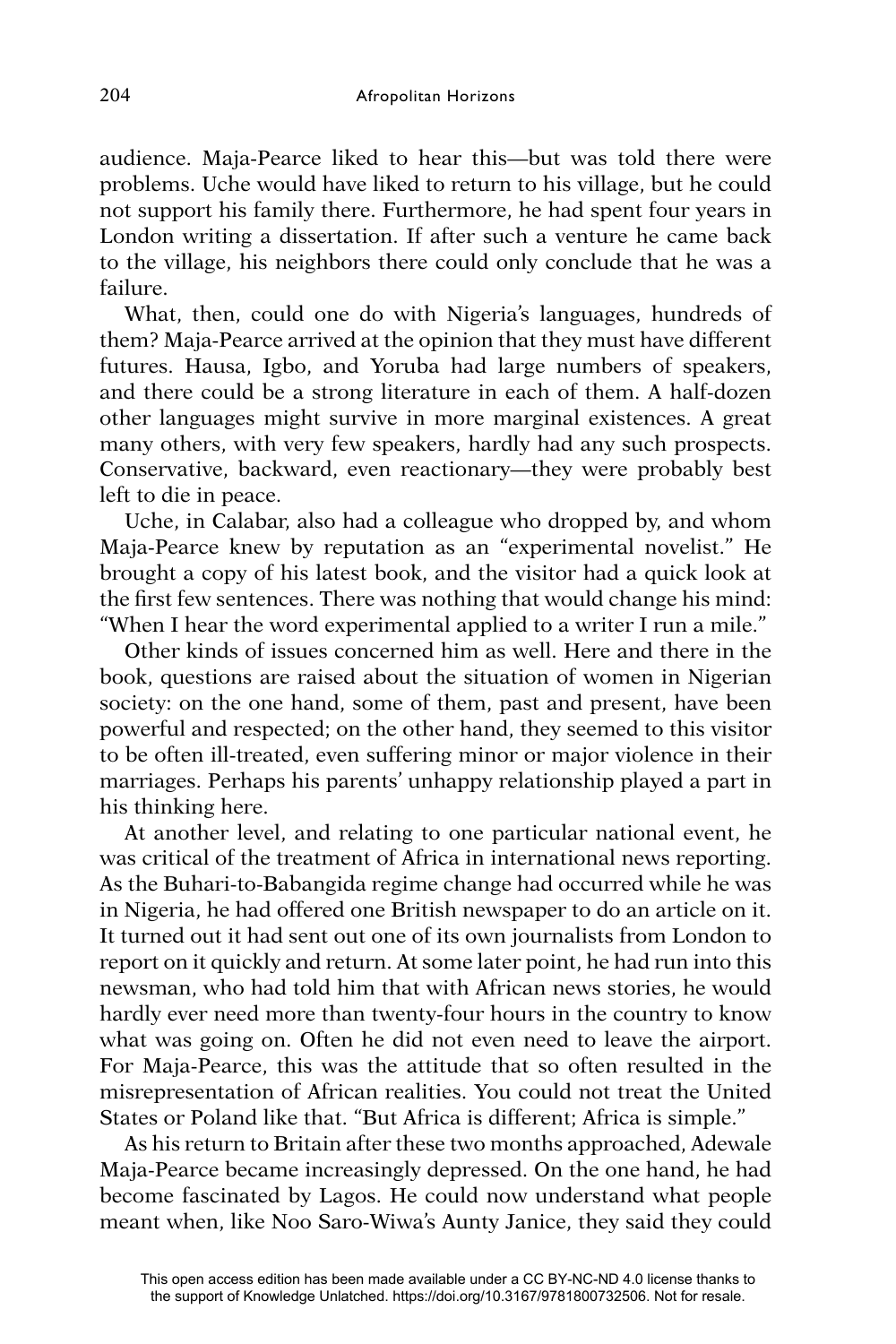live nowhere else: "There is an energy and a vitality about Lagos which challenges the visitor. Everybody is on the make; everybody is hustling twenty-four hours a day." On the other hand, his own relationship to Nigeria was still as ambiguous as when he started out on his journey. Nothing had really been resolved. But he was also beginning to realize that nothing could be resolved.

Yet then there was that other book, a few years later: *How Many Miles to Babylon?* It is a multifaceted long essay on life in his mother's country—or, rather, what it had turned into for him. It is a more introspective book than his Nigerian reportage, about his self, in terms of race and, more importantly, culture. Here is also a harsh portrait of 1970s multiracial Britain and the young Maja-Pearce's interactions with people who were only half-heartedly turning into Black British of Caribbean and African background, living partly in some nostalgic fantasyland, partly perhaps in a world of petty crime—outsiders, "wogs," "jungle bunnies" in some arrogant native parlance.5 Maja-Pearce has periods in Canada and in Ireland as well, and imagines going to live in yet other parts of the world. Ireland reminds him of Nigeria: "the same extended family arrangement where everybody was your cousin, no matter how distant, and there was the same place of the religious as an integral part of everyday life."

He had in fact planned to do this book rather more in the style of *In My Father's Country*, an account of a journey through Britain. That, however, did not work out so well. He did not find so many outgoing, talkative strangers along the way, rushing to make his acquaintance among the British, "the notion of individual space is firmly rooted in the national psyche." As a sort of pilgrimage, he went to the cemetery in a Scottish Highlands village, where he found the headstone of his maternal grandparents, a couple who had cared for him when as a child he had come back to Britain. As his grandfather had once in his youth walked away from that village, away from the hardships that again and again became the fate of Celtic people at the outskirts of the United Kingdom, Maja-Pearce reflected, he had begun the moves across borders, between continents, that would characterize the lives of so many of his descendants.

And evidently the Nigerian experience accounted for in *In My Father's Country* was not enough for Adewale Maja-Pearce. The year after the publication of *How Many Miles to Babylon?*, there would be that slim volume of essays named *Who's Afraid of Wole Soyinka?* By now he was Africa editor for the journal *Index on Censorship*, and series editor for the Heinemann African Writers Series, publishing so many of a generation of African authors. The title essay of *Who's Afraid of Wole*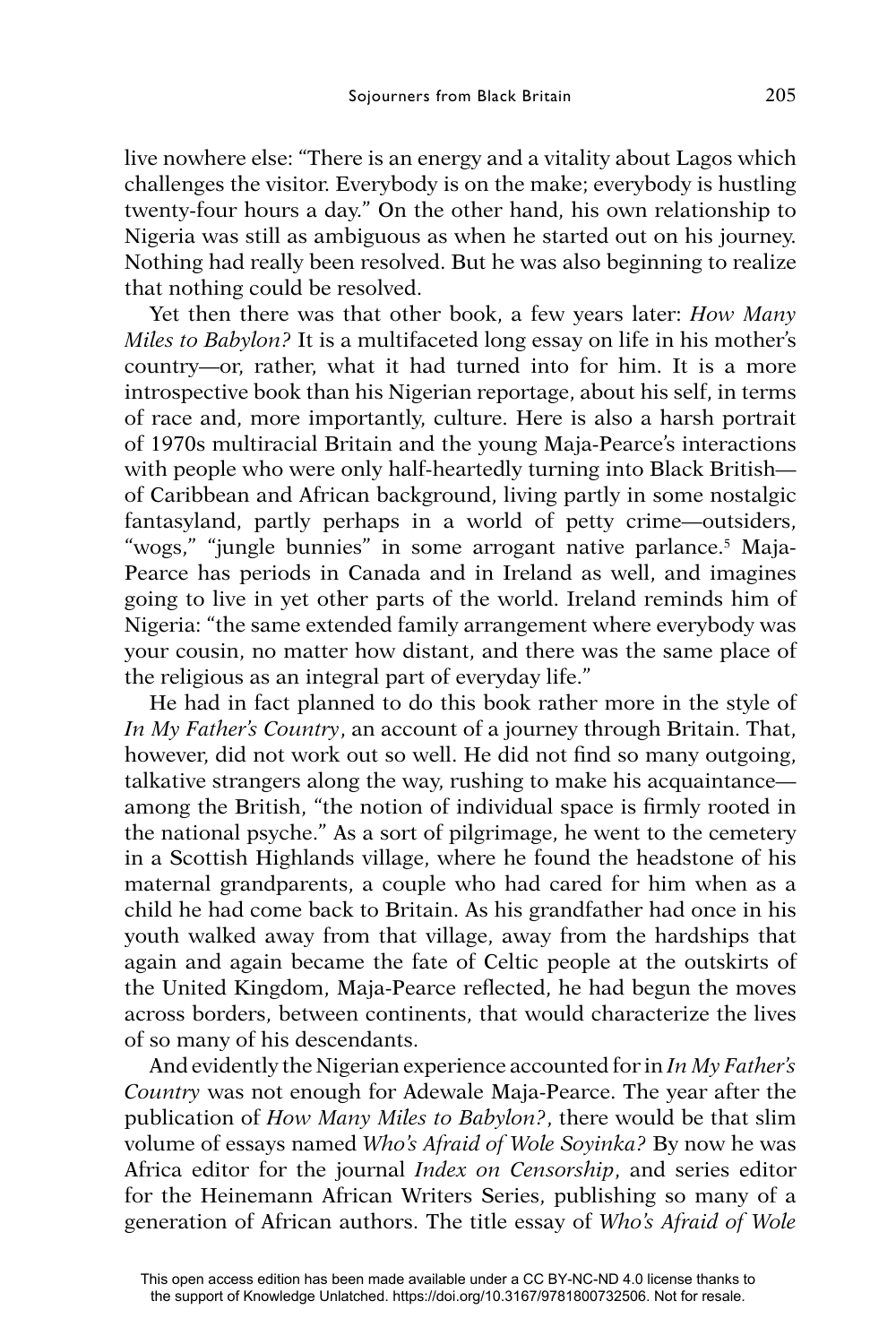*Soyinka?* has its point of departure in Soyinka's politically provocative speech at a Lagos event celebrating his Nobel Prize, where in front of a rear-admiral who was second-in-command of the ruling junta, he had told the military to get out of politics, in Nigeria and elsewhere in Africa. The point was that those who were wrongly in power, and who misused it, had reason to be afraid of free speech, from Soyinka and others using it effectively.

In his writings for *Index on Censorship*, Maja-Pearce reported on African affairs generally, but with a center of gravity in Nigeria. And he would indeed return to Lagos for extended periods, commenting on Nigerian affairs for the *New York Times*, the *London Review of Books*, and the British journal *Prospect.* He also published locally, even to the extent of running a small publishing house. A recent Wikipedia entry tells us that he lives in Surulere, an inland Lagos neighborhood, in a property passed down in the family. Not a return to Ikoyi, but perhaps as close to a sense of home as someone like Adewale Maja-Pearce could well think of.<sup>6</sup>

## **Notes**

- 1. A wide-ranging book edited by Abdul Rasheed Na'Allah, *Ogoni's Agonies*  (1998) describes the African and international response to the killing of Ken Saro-Wiwa. Wole Soyinka has an extensive account of his efforts to mobilize world opinion in *You Must Set Forth at Dawn* (2006: 419–427; see also Quayson 2003: 56–75).
- 2. British-based Afropolitan writers have been doing multisited fiction as well; see Popoola 2017. Popoola holds a PhD in creative writing from the University of East London and publishes with Cassava Republic Press.
- 3. Leonard Plotnicov's *Strangers to the City* (1967) offers an anthropological portrait of ethnic diversity in Jos in the early 1960s.
- 4. On Ikoyi, see also Nina Darnton's view of it in chapter 9, and Chinua Achebe's and Cyprian Ekwensi's, as cited in note 3 in that chapter.
- 5. For another brief account of late twentieth-century Black London by a British-Nigerian (who refers to Adewale Maja-Pearce as well as Biyi Bandele—see chapter 14), see Gbadamosi 1994.
- 6. That house in Surulere, however, has been the topic of yet another small book (Maja-Pearce 2018), published locally in Lagos. When Maja-Pearce finally established his ownership rights to it, the process of getting its tenants to move out turned out to be complicated.